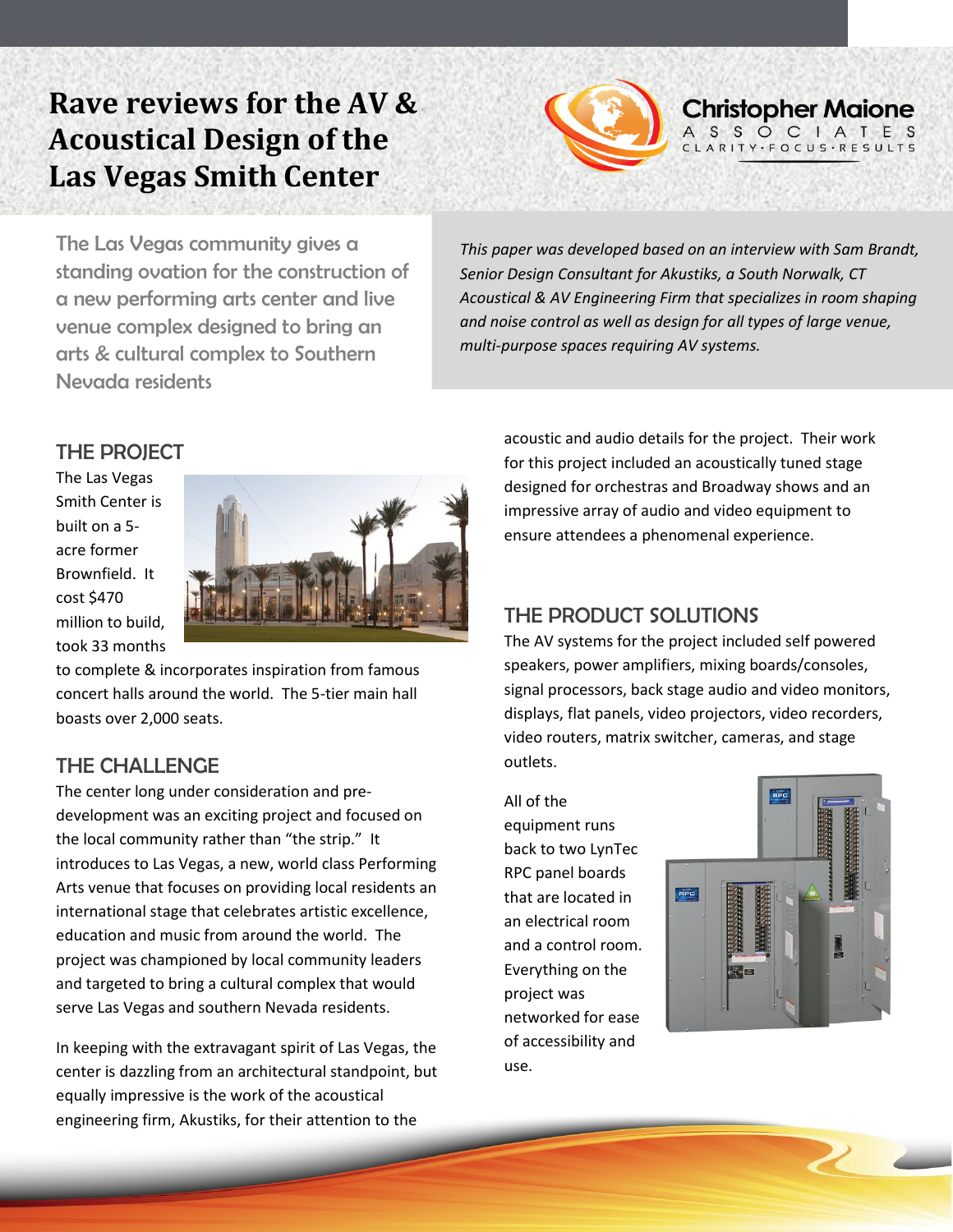Senior Design Consultant, Sam Brandt is pleased with the intuitive interface for the LynTec system, he says, "Because of the technical nature of AV equipment, most large PACs have highly skilled operators that work with the equipment once the project has been installed and commissioned. Being able to provide them with a friendly user interface is always a bonus for clients." Because the LynTec software allows you to pull up a web page for the RPC panel and build in sequences, Akustiks doesn't typically need other control platforms.

When asked about control systems in general, Brandt says he likes to rely upon the native control system because he finds it easier to work with the equipment manufacturer directly when making changes or identifying upgrades for the system.

He comments, "Our clients want to shut things off at the breaker level and as the facility changes and grows over time they may need to install or uninstall equipment. This is a lot easier for operators of the system when they can go in with the manufacturers own control software and change it. When we are tasked with knowing what is going on in every corner of the AV systems we design and build, having part of those systems hidden behind other control systems isn't as transparent. The native interface is very useful and very, very flexible. We like the ability to monitor the state of every breaker as well as the load on every breaker. "





240 Main Street | Suite 611 | Northport, NY | 11768 | 631.759.0357 www.chrismaione.com

ABOUT AKUSTIKS

a'ku stiks

*The firm's vision is to provide excellence across the board, in the design of concert, drama, multi use and entertainment performance and rehearsal space for institutional, educational and professional organizations. The partners' collaborative approach combines decades of knowledge with a sensitive combination of clarity and candor. The entire Akustiks team is dedicated to creating performance spaces worldwide that are wonderfully tuned instruments for listening to orchestral, operatic, and theatrical performances that both dazzle and delight.*

defining sound for the next generation]



#### ABOUT SAM BRANDT

*Sam Brandt is a senior consultant for Akustiks where he works closely with Anthony Nittoli and Jordan Lytle on audio video systems design for concert halls, performing arts centers and drama theaters. His current projects include the Tobin Center for the Arts in San Antonio Texas, the Theatre For A New Audience in Brooklyn New York and Centro Internacional de Convenciones de Bogotá in Bogotá Colombi.*

*For more information visit Akustiks at [www.akustiks.com.](http://www.akustiks.com/)*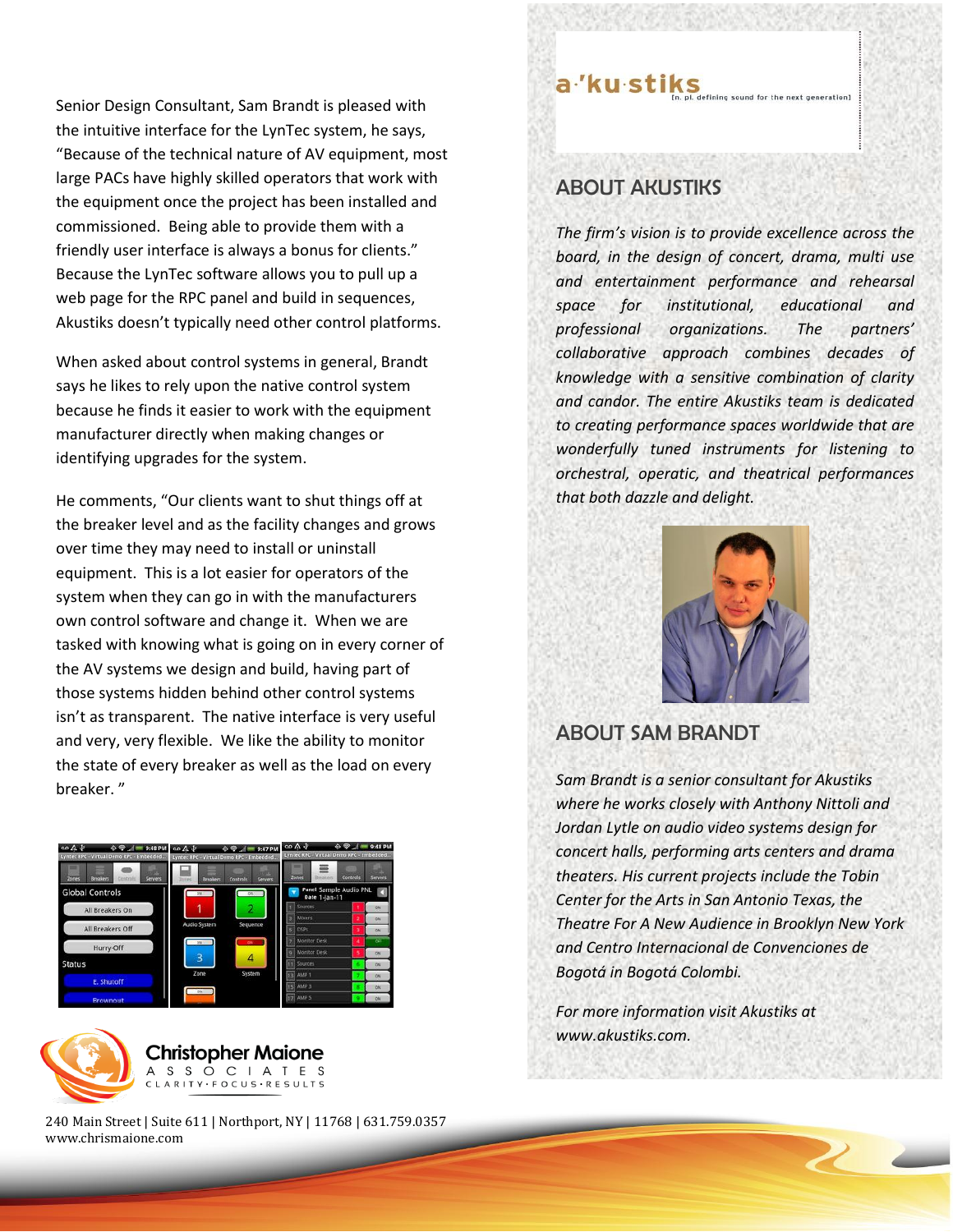## ON WORKING WITH LYNTEC

Brandt states, "Our team members spend a lot of time with electrical engineers to design technical power systems with dedicated transformers that feed our client's AV systems and provide a dedicated isolated ground. As part of our designs, we include several devices – with a number of receptacles and these receptacles are all fed from LynTec panels which allow

them to turn on and off systems in the proper order."

Indeed, the panels allow clients to turn off circuits at the end of the day and even general purpose outlets can be turned off



in addition to dedicated outlets. This allows Akustiks to provide a way to shed the power for a whole system.

But the accessibility and control features of the LynTec panels & monitoring software go far beyond power control. From a compliance standpoint and in response to local officials, LynTec can take a contact, shed power and turn off sound systems to better facilitate the communication of life safety messaging. For example, if a client gets a trigger from a fire alarm, this can be set as a relay and immediately turn off all branch circuits in the LynTec panel. This zip off function goes a long way in providing additional assurances for life safety.

Brandt comments, "We've been specifying LynTec products for a number of years and we are very happy to see the products evolve into the Remote Power Control (RPC). This has allowed us to group circuits together and control them independently. Previously it was more difficult to turn on the equipment in the control room and keep the speakers and the amplifiers turned off. It took a lot more work to group the equipment – LynTec has truly improved and simplified this process. "



**Christopher Maione** A S S O C I A T E S ARITY · FOCUS · RESULTS

240 Main Street | Suite 611 | Northport, NY | 11768 | 631.759.0357 www.chrismaione.com

# ABOUT LYNTEC

*LynTec brings to market electrical protection and circuit switching capabilities in the same enclosures. In doing so, the company has always found ways to save space, lower system installation costs and build trusted relationships with audio system and lighting designers. Its expansion into electrical and lighting controls, and now its growth into expanded lighting control, energy monitoring, built in power conditioning, and mobile applications continues to position the company as a leading resource for the AV and lighting industries and an integral partner for sustainable energy practices. For more information visit www.lyntec.com.*

### THE FINAL WORD

Brandt adds, "In many ways, LynTec is a standard for us – it is just considered a part of the way we approach our work. LynTec's RPC panel boards even allows for remote control over outlets and offers current monitoring, so that at any given time, our team knows exactly what is going on with a particular circuit. The network operability allows you to start networking and sequencing. This enables you to see what is happening at a central location, and this makes it quite convenient to be able to supervise these things from one location."

Brandt encourages electrical engineers that are interested in identifying energy efficiencies to better understand LynTec's product capabilities. "I've worked with LynTec for over 15 years. Their products and support are key to the work that we do and their software and hardware developers are often able to customize the products and features we need to meet unique challenges and needs."

**The Contract of the Contract of the Contract of the Contract of the Contract of The Contract of The Contract of The Contract of The Contract of The Contract of The Contract of The Contract of The Contract of The Contract**